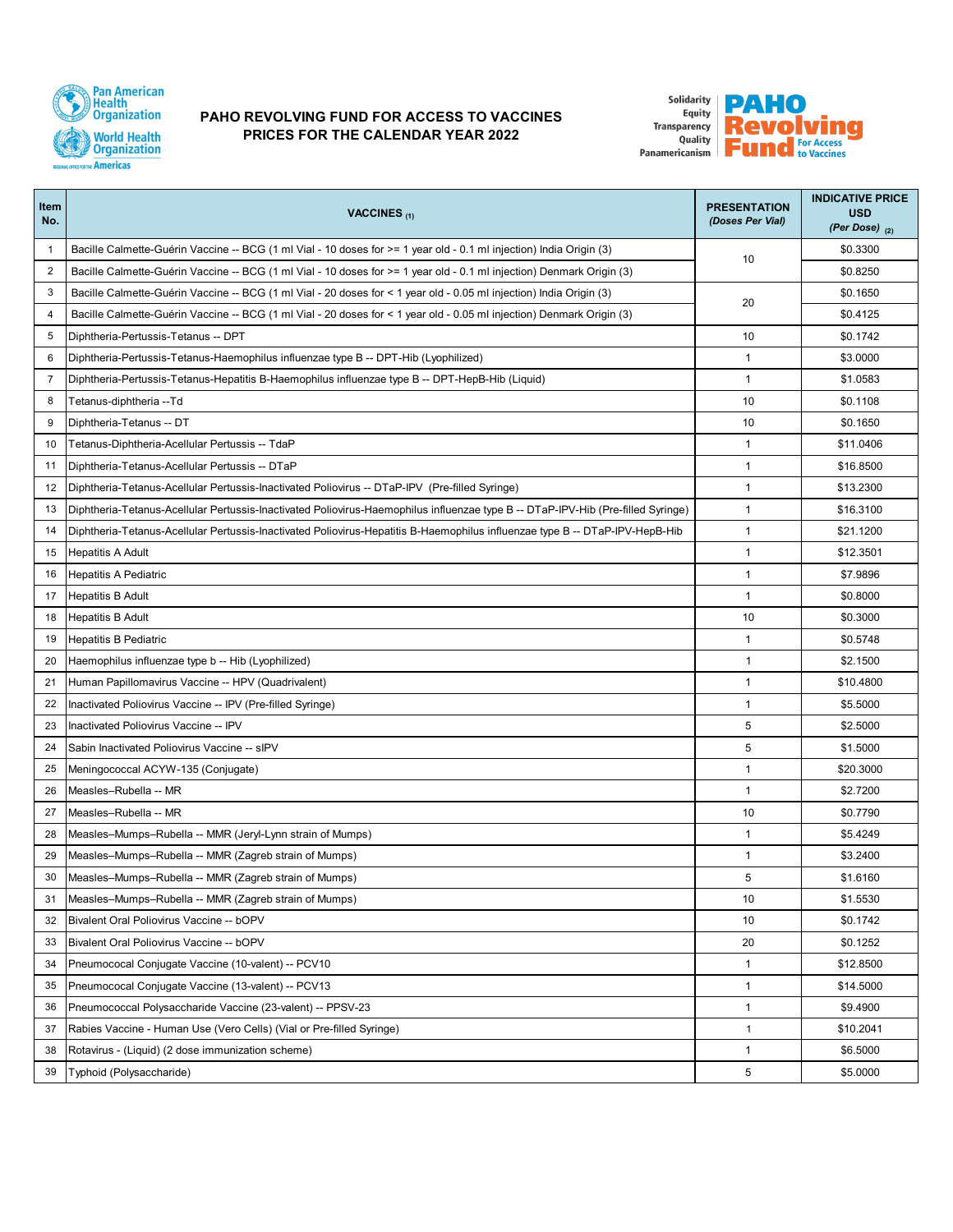

## **PAHO REVOLVING FUND FOR ACCESS TO VACCINES PRICES FOR THE CALENDAR YEAR 2022**



| Item<br>No. | VACCINES <sub>(1)</sub>                                                                                         | <b>PRESENTATION</b><br>(Doses Per Vial) | <b>INDICATIVE PRICE</b><br><b>USD</b><br>(Per Dose) $(2)$ |
|-------------|-----------------------------------------------------------------------------------------------------------------|-----------------------------------------|-----------------------------------------------------------|
| 40          | Varicella (OKA strain - USA Origin)                                                                             | $\mathbf{1}$                            | \$18.4800                                                 |
| 41          | Varicella (OKA strain - South Korea Origin)                                                                     | $\mathbf{1}$                            | \$13.9000                                                 |
| 42          | Varicella (MAV/06 strain)                                                                                       | $\mathbf{1}$                            | \$12.5000                                                 |
| 43          | Yellow Fever - Brazil Origin                                                                                    | 10                                      | \$1.2800                                                  |
| 44          | Yellow Fever - France Origin                                                                                    | 10                                      | \$1.5300                                                  |
|             | <b>Seasonal Vaccines</b>                                                                                        |                                         |                                                           |
| 45          | Seasonal Influenza - Trivalent - Southern Hemisphere 2022 - Adult - South Korea Origin (Pre-filled Syringe)     | $\mathbf{1}$                            | \$3.4500                                                  |
| 46          | Seasonal Influenza - Trivalent - Southern Hemisphere 2022 - Adult - Argentina Origin (Pre-filled Syringe)       | 1                                       | \$3.8000                                                  |
| 47          | Seasonal Influenza - Trivalent - Southern Hemisphere 2022 - Adult - South Korea Origin                          | 10                                      | \$2.7700                                                  |
| 48          | Seasonal Influenza - Trivalent - Southern Hemisphere 2022 - Adult - Australia Origin                            | 10                                      | \$2.7500                                                  |
| 49          | Seasonal Influenza - Trivalent - Southern Hemisphere 2022 - Adult - France Origin                               | 10                                      | \$2,9700                                                  |
| 50          | Seasonal Influenza - Trivalent - Southern Hemisphere 2022 - Adult - Brazil Origin                               | 10                                      | \$2,8500                                                  |
| 51          | Seasonal Influenza - Trivalent - Southern Hemisphere 2022 - Pediatric - South Korea Origin                      | 20                                      | \$1,3850                                                  |
| 52          | Seasonal Influenza - Trivalent - Southern Hemisphere 2022 - Pediatric - Australia Origin                        | 20                                      | \$1.3750                                                  |
| 53          | Seasonal Influenza - Trivalent - Southern Hemisphere 2022 - Pediatric - France Origin                           | 20                                      | \$1.4850                                                  |
| 54          | Seasonal Influenza - Trivalent - Southern Hemisphere 2022 - Pediatric - Brazil Origin                           | 20                                      | \$1.4250                                                  |
| 55          | Seasonal Influenza - Quadrivalent - Southern Hemisphere 2022 - Adult - South Korea Origin                       | $\mathbf{1}$                            | \$5.1000                                                  |
| 56          | Seasonal Influenza - Quadrivalent - Southern Hemisphere 2022 - Adult - South Korea Origin                       | 10                                      | \$4,6000                                                  |
| 57          | Seasonal Influenza - Quadrivalent - Southern Hemisphere 2022 - Adult - France Origin                            | 10                                      | \$5.0000                                                  |
| 58          | Seasonal Influenza Trivalent Northern Hemisphere 2021-2022 - Adult - South Korea Origin                         | 1                                       | \$3.4000                                                  |
| 59          | Seasonal Influenza Trivalent Northern Hemisphere 2021-2022 - Adult - France Origin (Pre-filled Syringe)         | $\mathbf{1}$                            | \$4.5000                                                  |
| 60          | Seasonal Influenza Trivalent Northern Hemisphere 2021-2022 - Adult - South Korea Origin                         | 10                                      | \$2.6400                                                  |
| 61          | Seasonal Influenza Trivalent Northern Hemisphere 2021-2022 - Adult - France Origin                              | 10                                      | \$3.5900                                                  |
| 62          | Seasonal Influenza Trivalent Northern Hemisphere 2021-2022 - Pediatric - South Korea Origin                     | 20                                      | \$1.3200                                                  |
| 63          | Seasonal Influenza Trivalent Northern Hemisphere 2021-2022 - Pediatric - France Origin                          | 20                                      | \$1.7950                                                  |
| 64          | Seasonal Influenza Quadrivalent Northern Hemisphere 2021-2022 - Adult - South Korea Origin (Pre-filled Syringe) | $\mathbf{1}$                            | \$5.8000                                                  |
| 65          | Seasonal Influenza Quadrivalent Northern Hemisphere 2021-2022 - Adult - France Origin (Pre-filled Syringe)      | $\mathbf{1}$                            | \$6,0000                                                  |